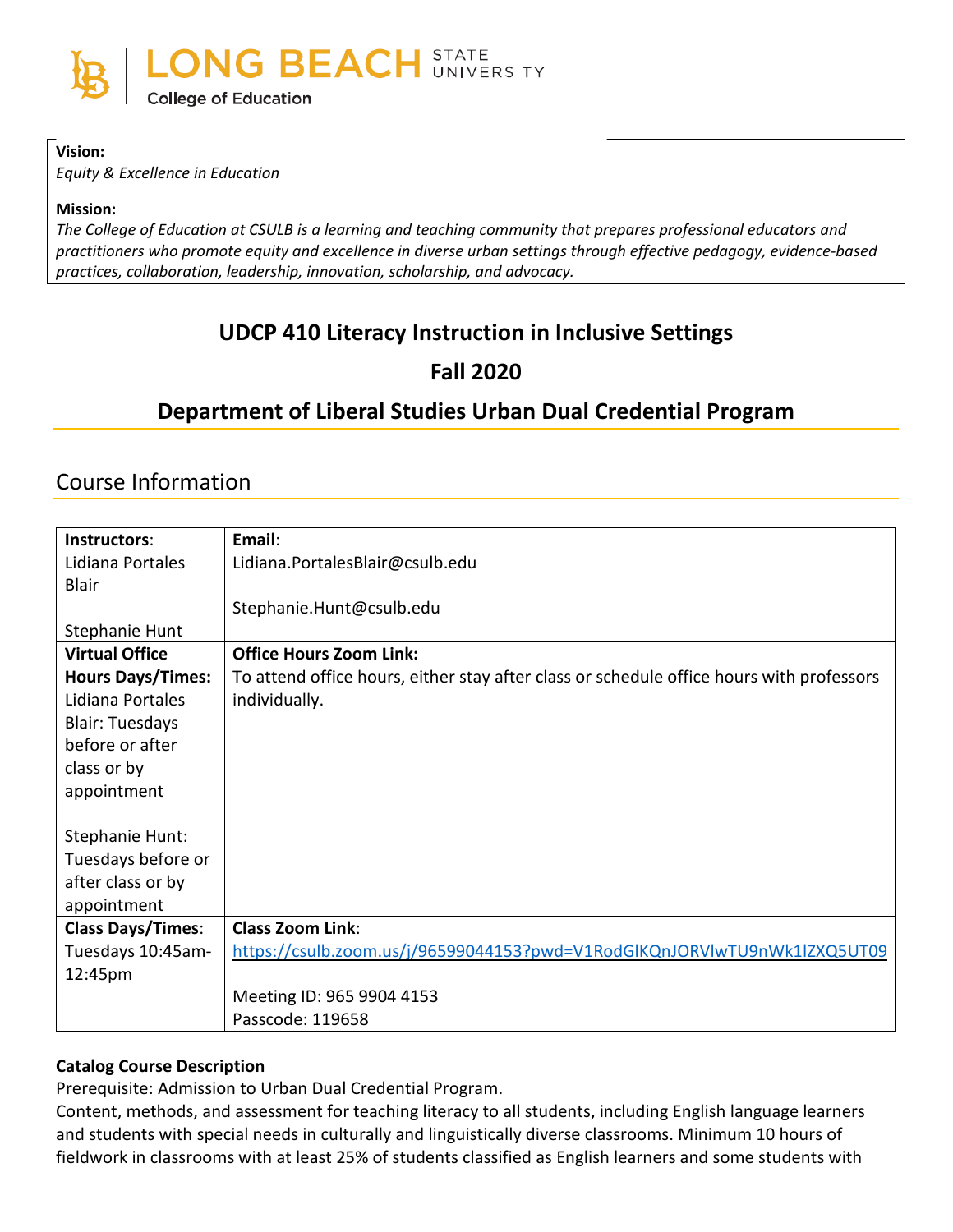disabilities. Traditional grading only (A-F).

#### **Course Student Learning Outcomes and Goals**

The following Student Learning Outcomes (SLOs) are aligned with the UDCP SLOs, which are based on the California Commission on Teacher Credentialing Standards for both MSCP and EDSP, the *Teaching Performance Expectations* (TPEs, revised and adopted March, 2013); Common Core State Standards (revised March, 2013); RICA Content Specifications (Domains I-V, revised 2007); and English Language Development (ELD) Standards.

Upon successful completion of the course, students will be able to:

- **SLO 1** Demonstrate knowledge of foundations of teaching reading, writing, language skills, and speaking and listening skills. (TPE 3.1, 4.3, 4.4)
- **SLO 2** Understand the role that literature and informational text, text complexity play in reading and writing instruction; in strategies and materials for teaching reading, writing, and speaking and listening skills. (TPE 3.1)
- **SLO 3** Demonstrate knowledge of and create lessons using modifications for English learners and students with special needs. (TPE 1.1, 1.4, 1.6, 2.5, 3.2, 4.4, 4.5)
- **SLO 4** Select, evaluate, and incorporate into lessons literature (including international children's literature), informational text, and technology resources with varied levels of text complexity. (TPE 3.6, 3.7, 3.8, 4.8)
- **SLO 5** Design, teach, and reflect on lessons of comprehension of literature and informational text, writing, language skills, and speaking and listening skills. (TPE 3.3. 6.1)
- **SLO 6** Use the components of specially designed academic instruction in English (SDAIE) and appropriate accommodations and modifications (Tier 1 of MTSS/RTI) while 1) teaching speaking and listening skills, language skills, and comprehension of literature and informational text; 2) matching instruction to the level of English language proficiency and to the developmental needs of students with disabilities. (TPE 1.4, 1.6, 2.5, 3.2, 3.6, 4.2, 4.4, 4.5)

### **Outline of Subject Matter**

- I. Foundations for Teaching Literacy (SLO 1)
	- A. historical issues in literacy instruction
	- B. current issues in literacy instruction
	- C. theoretical perspectives of teaching reading and writing
	- D. lesson design with universal access for English language learners, speakers of non-mainstream English, and students with disabilities, with sensitivity to the culture, language, and abilities of students

II. Comprehensive Literacy Instruction for all students, including English learners and students with disabilities (SLOs 5 & 6)

- A. instructional approaches to teaching speaking and listening
- B. instructional approaches to teaching text structures of literature and informational text, and technology resources with varied levels of text complexity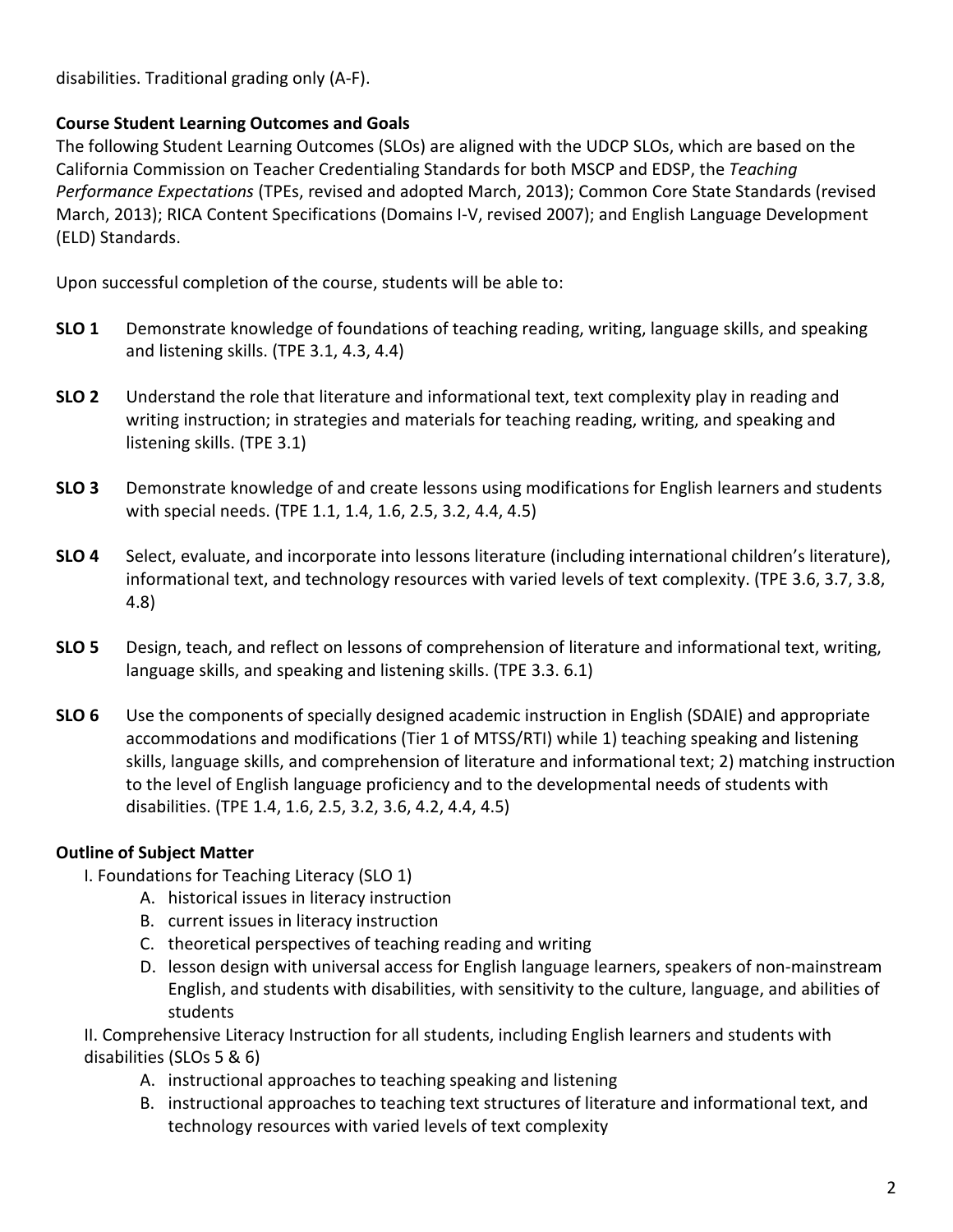- C. instructional approaches to teaching comprehension of literature and informational texts, and technology resources with varied levels of text complexity
- D. instructional approaches to teaching writing, including language skills (e.g., spelling, writing convention, and vocabulary)
- E. instructional approaches to teaching literacy across content areas
- F. assistive technology to support students with disabilities
- III. Instructional Materials for Teaching Literacy (SLOs 2 & 4)
	- A. becoming knowledgeable of various genres of children's literature and informational text (including international literature) and different types of texts (e.g., print, non-print) and a role that literature and informational text (including technology resources) play in reading and writing instruction
	- B. become knowledgeable of assistive technology that provides support for students with disabilities
	- C. selecting, evaluating, and teaching with instructional materials (literature, informational texts, and technology resources)
- IV. Organizing Comprehensive Literacy Instruction with Universal Access for All Learners (SLOs 3, 5, & 6)
	- A. flexible grouping, systematic, explicit instruction
	- B. differentiated instruction for English learners, students with disabilities
	- C. SDAIE strategies for differentiated instruction
	- D. Tier 1 of MTSS/RTI intervention during literacy instruction

## **Required Texts/Course Materials:**

**Please note**: If you buy an early version of a textbook, the content and page numbers of the early version will be different from those of the current version as listed on this page. You are responsible for completing readings from the current version of the textbook as specified in the course syllabus.

1. Gunning, T. G. (2019). *Creating literacy instruction for all students* (10th ed.). New York: Allyn & Bacon. ISBN 9780134986487

2. Vaughn, S., & Bos, C. (2015). *Strategies for teaching students with learning and behavior problems* (9th ed.). New York: Allyn & Bacon. ISBN 978-0133570731

- 3. Supplementary Readings: available under a specific week's folder under "Content". We strongly suggest that you download all the articles to your computer.
- 4. [California's Common Core Standards English Language Arts Literacy in History Social Studies Science, and](about:blank)  [Technical Subjects](about:blank) (downloadable from the BeachBoard under "Standards") [http://www.cde.ca.gov/be/st/ss/documents/finalelaccssstandards.pdf.](http://www.cde.ca.gov/be/st/ss/documents/finalelaccssstandards.pdf)
- 5. California's English Language Development Standards (downloadable from the BeachbBoard under "Standards")<http://www.cde.ca.gov/sp/el/er/documents/eldstndspublication14.pdf>

## **Mode of Delivery and Technical Requirements**

This course is conducted entirely through Alternative Modes of Instruction, using synchronous online learning. Students will access the course material and activities on **BeachBoard** and are required to participate in synchronous class meetings vi[a Zoom.](https://csulb.zoom.us/meeting) All students must have access to a computer or other device with Internet functionality to access BeachBoard and Zoom, participate in class activities, and complete assignments. Students must also have access to Internet sufficient to interact in synchronous meetings.

Students are encouraged to keep cameras on during synchronous class meetings. This class includes a great deal of discussion and interaction and, historically, this class has been a great community builder for UDCP. The classroom culture will be strongest if we can all see each other. Please feel free to use virtual backgrounds. If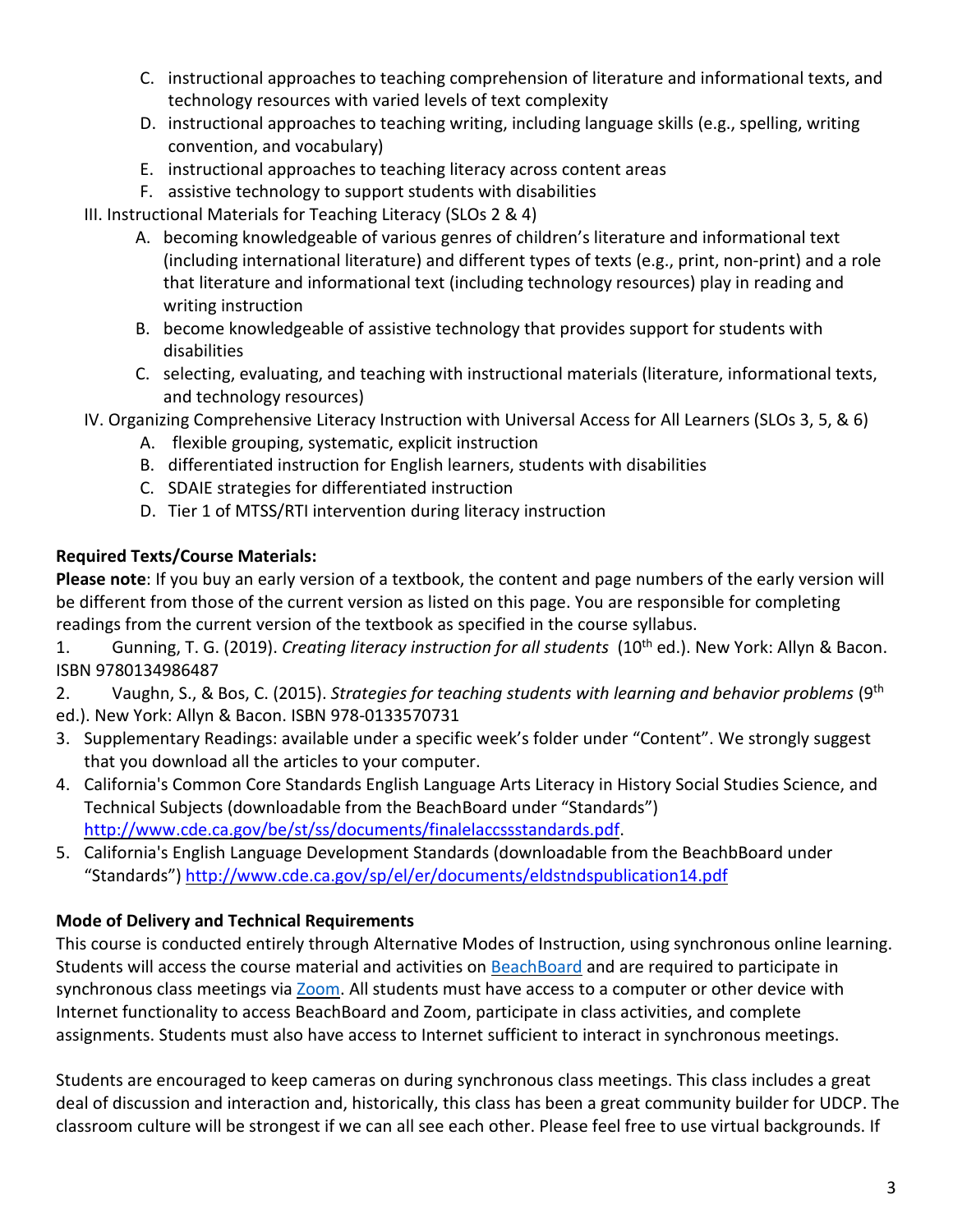you cannot have your camera on, then you are encouraged to participate as much as possible through the chatbox, reactions, etc.

Students who experience unexpected technical issues for a class session or assignment will be provided with the opportunity to make up missed work. Students who experience technical issues during a synchronous meeting or with an assignment should email the professors as soon as possible.

To access this course on BeachBoard and [Zoom,](https://csulb.zoom.us/meeting) students will need access to the Internet and a supported web browser (Safari, Google Chrome or Firefox). Log in to **BeachBoard** with your CSULB Campus ID and BeachID password. Once logged in, you will see the course listed in the My Courses widget; click on the title to access the course. To access Zoom, first [install the latest version](https://zoom.us/download) of the Zoom app on your device. Use the link provided and/or sign in using your CSULB Campus ID and BeachID password via Single Sign On to create or join a Zoom session. If students need technical assistance during the course or would like to report a technical issue with BeachBoard or Zoom, they should contact the [Technology Help Desk.](https://www.csulb.edu/academic-technology-services/academic-technology-resources-for-students)

The university is expected to provide an in-person computer lab in the University Student Union during 2020- 21 and the opportunity to borrow laptops and/or wi-fi hotspots, if needed. The university will send communications directly to students regarding accessing these resources.

#### **Course Communication**

We will use BeachBoard to make announcements, communicate information, post assignments and corresponding due dates, and discuss course-related topics. Please note: It is the student's responsibility to check BeachBoard a minimum of once per week, as it will contain important information about upcoming class assignments, activities, and other elements of the course. Students should also be sure to check their CSULB email accounts a minimum of once per week to receive important communications about the course from the instructor or other enrolled students.

# Course Evaluation Components and Grading

#### **Evaluation Components**

*I. S4 Reflections (30 points, 3 points x 10)*

The purpose of this assignment is for you to document what you have learned from viewing recorded lessons and/or classroom observations and to reflect on your learning and growth in pedagogical knowledge and skills. You will complete at least 10 reflections throughout the semester and record on S4. You need to write one journal per week.

- *II. Field Experience and Lessons (field Experience)*
- 1. Students must provide evidence of completing a minimum of 10 hours of field experience either in viewing recorded lessons or in a classroom with at least 25% of students classified as English learners and some students with disabilities.
- 2. If observing a classroom, students are expected to contact the cooperating teacher in advance if an absence becomes necessary. All absences must be rescheduled in a timely manner.
- 3.Students will develop two original lessons. Professors will provide feedback on the lessons and students will revise based on the feedback. Guidelines will be provided.

Lesson 1: Develop one comprehension lesson with informational text Lesson 2: Develop one writing lesson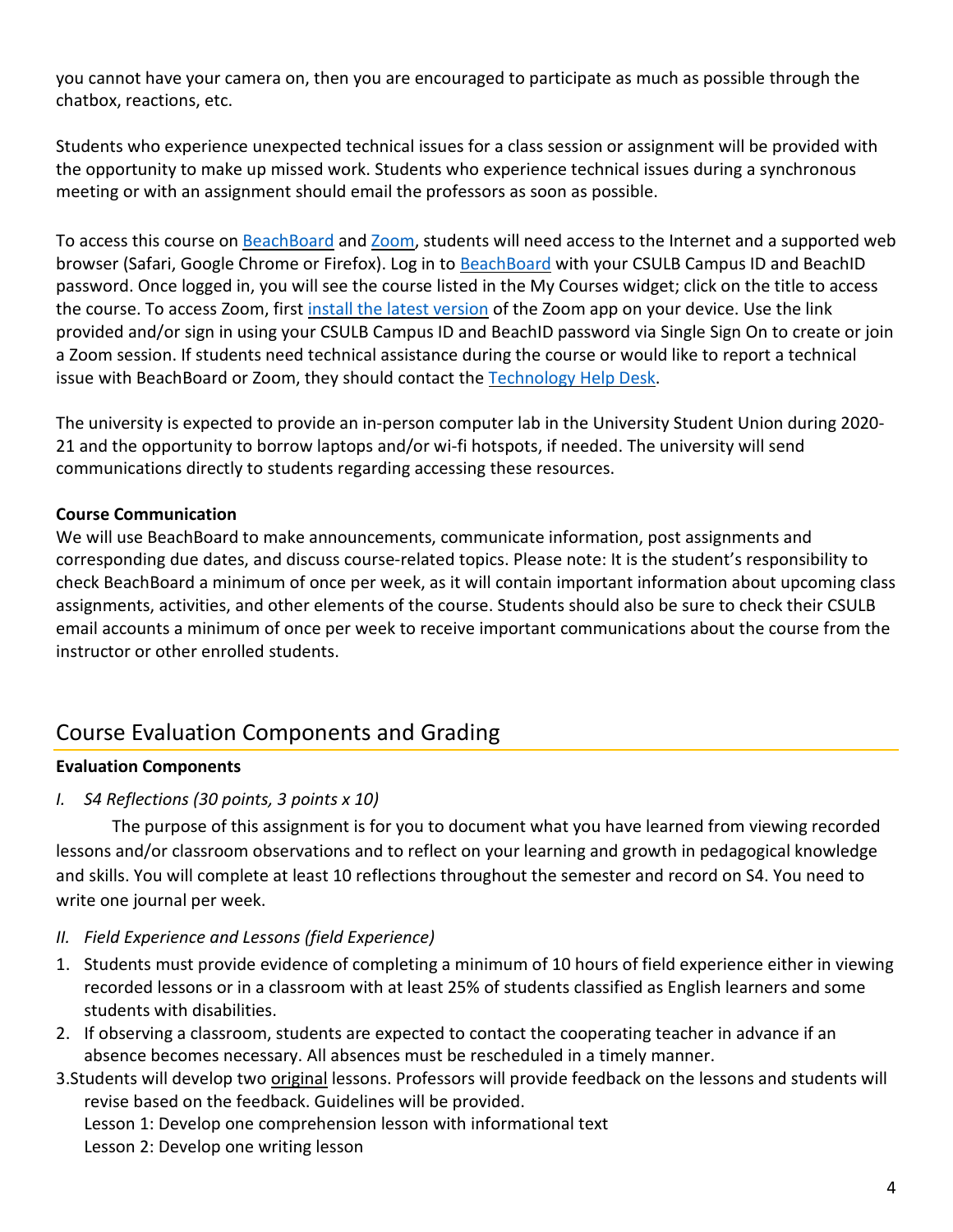#### *III. Classroom Observations and Assisting Classroom Teachers*

You will observe recorded classroom lessons and/or participate in classroom observations and assisting classroom teachers during whole-class and small-group literacy lessons in general education and special education settings.

#### *IV. Unit of Literacy Across Content Areas*

You will select a topic from a content area (e.g., civil rights movement; volcanoes; fractions) and develop a unit with at least five lesson plans. The guideline will be discussed and provided in class.

### *V. RICA Preparation*

- 1. Students will take mini RICA quizzes every two weeks. These quizzes will be short, open-book, untimed quizzes with questions linked to the topics covered in the prior two weeks. The goal is to help students prepare for the style of questions on the RICA.
- 2. Throughout the semester, students will be responsible for creating flashcards for terminology, vocabulary and key concepts presented in their reading and in class. Students may choose to create flash cards with notecards, on Word or through online apps. At the end of the semester, students will share evidence of their flash cards for credit.
- 3. For the final project, students will attempt the RICA multiple-choice practice test (available for free online). Students will use the answer key to correct their own test. Then, using the answer key, students will analyze areas for improvement. Students will write a reflection in which they create an individualized study plan for themselves to highlight areas of study for the RICA.

#### **Course Grading**

| <b>Grading Scale</b> |  |
|----------------------|--|
|----------------------|--|

| <b>Letter Grade</b> | Percentage    |
|---------------------|---------------|
| А                   | 90-100%       |
| В                   | 80-89%        |
| C                   | 70-79%        |
| D                   | 60-69%        |
| E                   | 59% and below |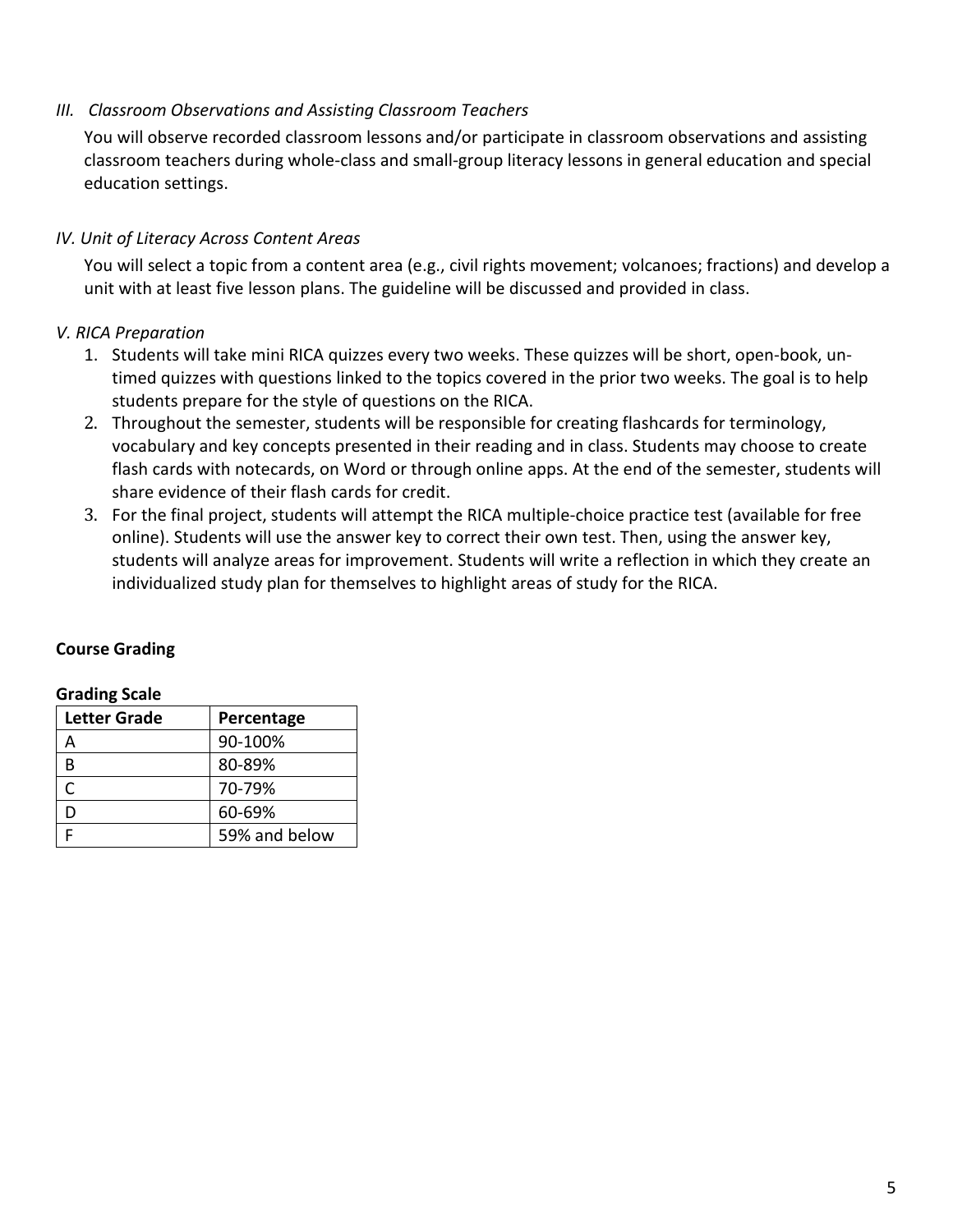#### **Evaluation Components and Weight (Sample)**

| <b>Evaluation Component</b>                  |                                              | <b>Points</b> |
|----------------------------------------------|----------------------------------------------|---------------|
| <b>S4 Reflections</b>                        |                                              | 30            |
|                                              |                                              |               |
|                                              |                                              |               |
| Mini RICA Quizzes                            |                                              | 20            |
| <b>RICA Flash Cards</b>                      |                                              | 20            |
|                                              |                                              |               |
|                                              | Comprehension Lesson with Informational Text | 10            |
| Draft Lesson Plan                            | 7                                            |               |
| Lesson Plan Revision                         | 3                                            |               |
|                                              |                                              |               |
| <b>Writing Lesson</b>                        |                                              | 10            |
| Draft Lesson Plan                            | 7                                            |               |
| Lesson Plan Revision                         | 3                                            |               |
| Unit of Literacy Across Content Areas        |                                              | 25            |
| <b>FINAL: RICA Practice Test</b>             |                                              | 30            |
| Multiple-choice practice test and study plan |                                              |               |
|                                              |                                              |               |
| <b>Total</b>                                 |                                              | 160           |

## Course Policies

#### **Attendance and Participation**

- 1). Class attendance is mandatory. Professionalism requires you to be **on time** for each class and **fully prepared** by finishing all required readings and assignments. You must be on time and remain throughout the full class. Given the nature of the course, learning by borrowing a classmate's class notes will be virtually impossible. Participation will be monitored both through attendance at Zoom sessions. Nonparticipation in either synchronous or asynchronous aspects of the course will negatively impact your grade.
- 2). Each subsequent absence after the  $1<sup>st</sup>$  absence will result in a 5-point reduction in your final grade. Excused absences will be granted ONLY if evidence (e.g., a doctor's written notice, a letter for jury duty or university business, or a copy of a funeral program) is provided **in a timely manner** (i.e., when you come to class after your absence). Excused absences are: (1) student's illness or injury; (2) death, injury, or serious illness of an immediate family member or the like; (3) religious reasons (California Education Code section 89320); (4) jury duty or government obligation; (5) University sanctioned or approved activities. Students are fully responsible for the content of the classes due to absences.

#### **Late Work/Make-up Policy**

Students are encouraged to submit all assignments on time. Please communicate with the professor at least 24 hours before the deadline if your assignment will be late. As future teaching professionals, it is important to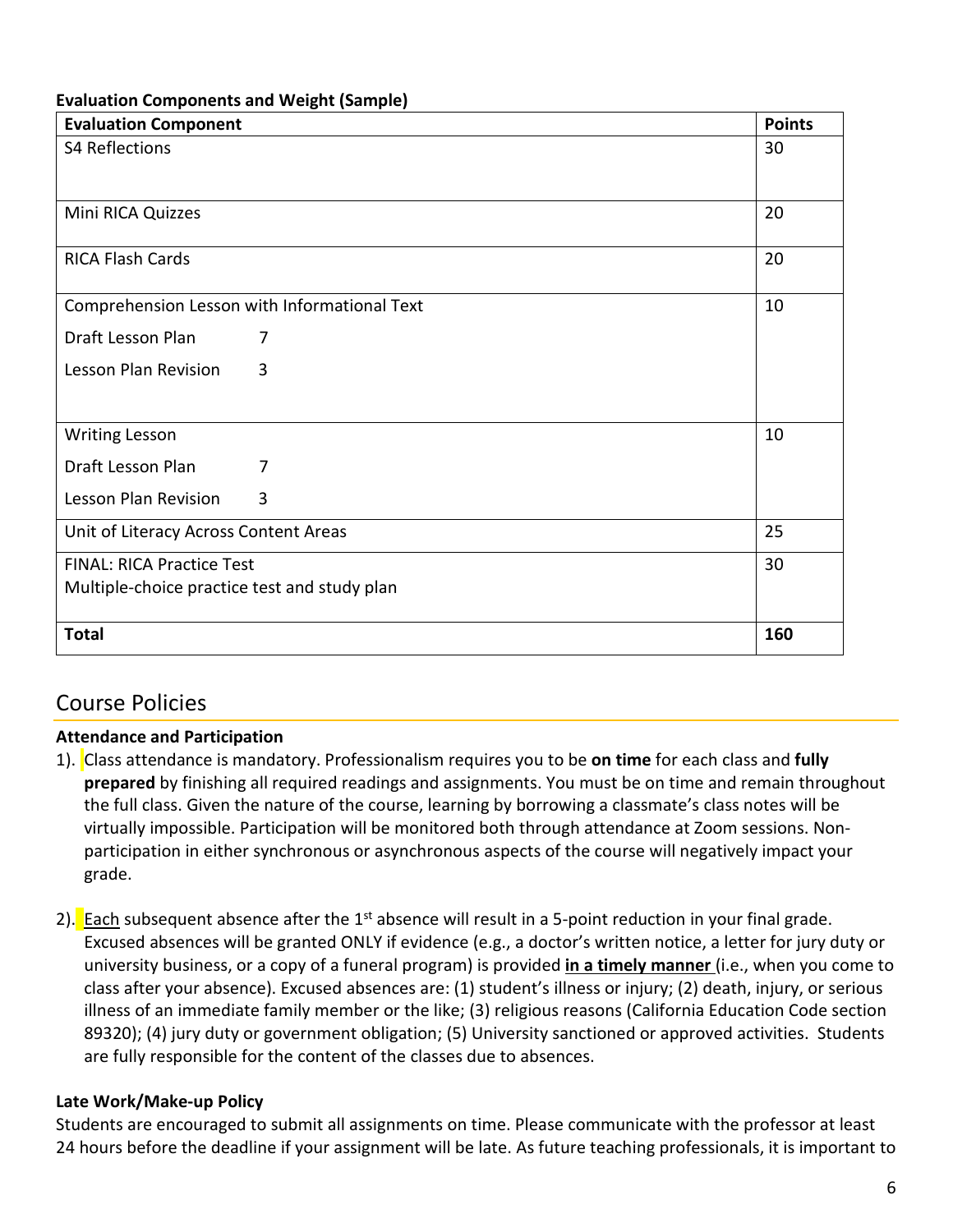demonstrate professionalism in meeting deadlines and communicating proactively if problems are anticipated. We all anticipate this academic year to be fluid and challenging as we all manage health, work, family responsibilities, and other issues. We encourage students to be proactive and reach out to professors if they are falling behind or anticipate absences or missed work.

Late assignments turned in after the due date stated in the syllabus will have a full letter grade deducted. For example, an assignment that would have otherwise earned an A grade, will be assigned a B grade. Assignments may not be submitted later than the finals date.

### **Plagiarism/Academic Integrity Policy**

There is zero tolerance for cheating, plagiarism, or any other violation of academic integrity in this course. Work submitted is assumed to be original unless your source material is documented using proper citations. Using the ideas or words of another person, even a peer or a web site, as if it were your own, constitutes plagiarism. It is your responsibility to review the University policy on [Cheating and Plagiarism](http://catalog.csulb.edu/content.php?catoid=5&navoid=369#cheating-and-plagiarism) that governs your participation in courses at CSULB.

## **University Withdrawal Policy**

Class withdrawals during the final 3 weeks of instruction are not permitted except for a very serious and compelling reason such as accident or serious injury that is clearly beyond the student's control and the assignment of an Incomplete grade is inappropriate (see [Grades\)](http://www.csulb.edu/depts/enrollment/student_academic_records/grading.html). Application for withdrawal from CSULB or from a class must be filed by the student [online,](https://www.csulb.edu/student-records/dropping-and-withdrawing) whether or not the student has ever attended the class; otherwise, the student will receive a grade of "WU" (unauthorized withdrawal) in the course. View the CSULB guidelines on [Dropping and Withdrawal](https://www.csulb.edu/student-records/dropping-and-withdrawing#:%7E:text=Policy,after%20separation%20from%20the%20university.) for more detailed information.

### **Special Needs Accommodations**

Students with disabilities who require reasonable academic accommodations are strongly encouraged to register with the Bob Murphy Access Center (BMAC) each semester. Students must submit supporting disability documentation to BMAC and provide faculty of any BMAC verification of accommodations as early in the semester as possible. BMAC is located in the Student Success Center, Room 110 and may also be reached by phone at (562) 985-5401 or via email at [bmac@csulb.edu.](mailto:bmac@csulb.edu)

# Additional Information

## **Student Support Services**

The Division of Student Affairs has prepared a helpful guide, [Student Resources During COVID-19.](https://rb.gy/ql7w8j) A full list of student support services is also available on the **Programs and Services** website. All units and programs are offering services, primarily in a virtual format; visit individual websites for up-to-date contact information.

Students who are facing challenges resulting in housing and/or food insecurity are urged to contact the **Basic** [Needs Program.](http://web.csulb.edu/divisions/students/basic_needs_program/index.html) Students may also email [supportingstudents@csulb.edu](mailto:supportingstudents@csulb.edu) or call (562)985-2038*.*

## **Syllabus Changes**

The instructor reserves the right to alter this syllabus and/or the structure of the course, including components of the BeachBoard platform, assignments and deadlines, if situations that arise that necessitate doing so.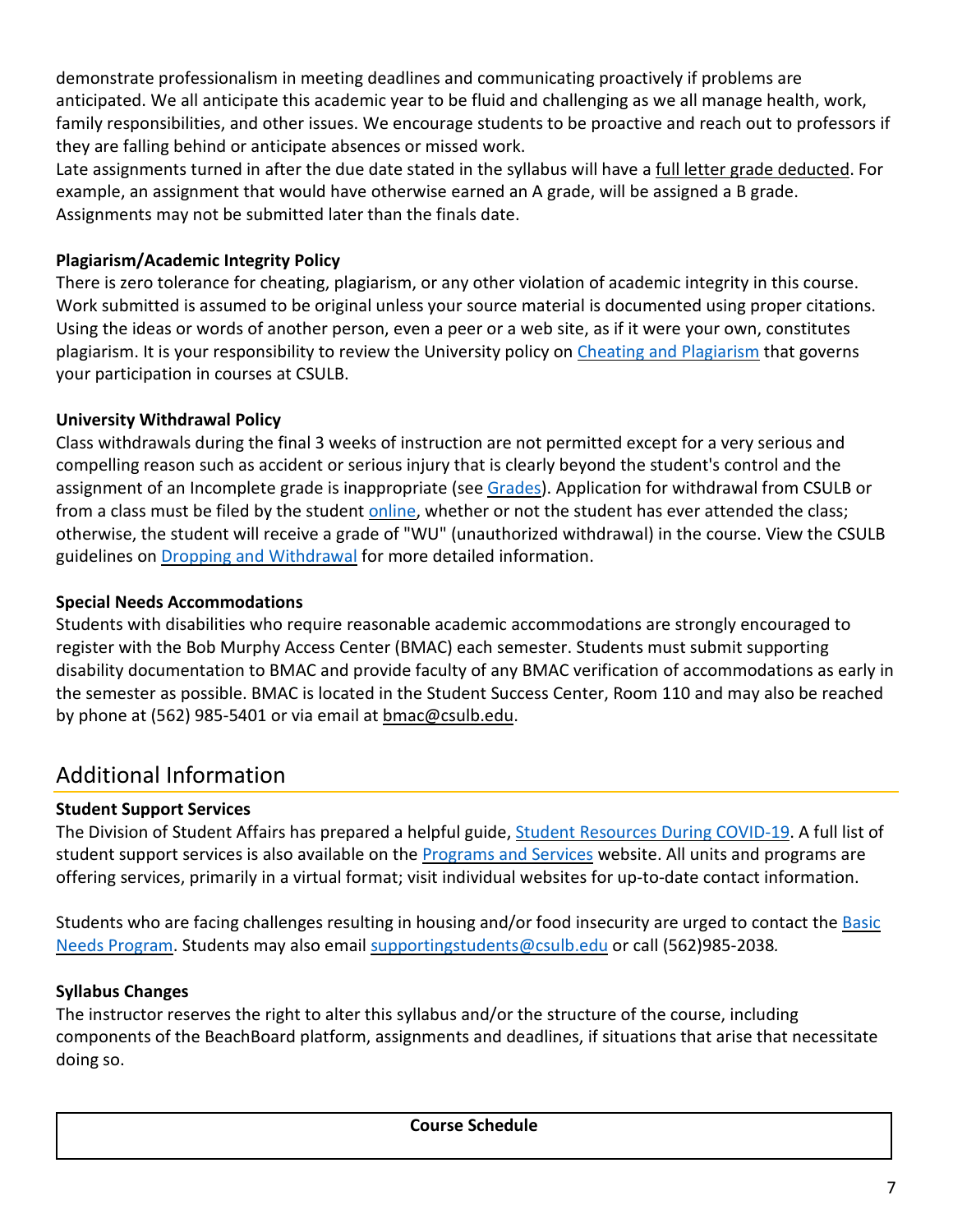| <b>Week</b>           | <b>Topics</b>                                                                                                                                                                                                                                                                                                                                                                                | <b>Readings &amp; Due Dates</b>                                                                                                                                                                                                                                                                                         |
|-----------------------|----------------------------------------------------------------------------------------------------------------------------------------------------------------------------------------------------------------------------------------------------------------------------------------------------------------------------------------------------------------------------------------------|-------------------------------------------------------------------------------------------------------------------------------------------------------------------------------------------------------------------------------------------------------------------------------------------------------------------------|
| $\mathbf{1}$<br>8/25  | 1. Welcome<br>2. Syllabus (Overview of the Course and Course<br>Assignments)<br>3. Field Experience<br>4. BeachBoard<br>5. Group Activity: Road to Literacy<br>6. RICA Mini Quizzes<br>7. RICA Flash Cards<br>8. Signature Assignment (Unit of Literacy Across<br>Content Areas on Dropbox on BeachBoard)<br>9. Common Core State Standards                                                  | Download the Common Core State<br><b>Standards for ELA</b><br>Download the CA ELD standards                                                                                                                                                                                                                             |
| $\overline{2}$<br>9/1 | 1. What's Reading and What is Reading<br>Instruction<br>2. What's Writing and What is Writing<br>Instruction<br>3. Nature of Literacy<br>4. Common Core State Standards and Students<br>with Disabilities<br>5. English Language Development Standards<br>6. Multi-Tiered System of Supports (MTSS),<br>Response to Intervention (RTI), and Universal<br>Access (Differentiated Instruction) | Gunning, Chapter 1 The Nature of<br>Literacy<br>Vaughn & Bos, Chapter 3 Response to<br>Intervention and Multi-Tier System of<br><b>Supports</b><br>Handouts: Listed under Week 2 on<br><b>BeachBoard</b>                                                                                                                |
| 3<br>9/8              | 1. Linguistic Components and Cueing System<br>2. Teaching Phonics, High-Frequency Words, and<br><b>Syllabic Analysis</b>                                                                                                                                                                                                                                                                     | Gunning, Chapter 5, Teaching Phonics,<br>High-Frequency Words and Syllabic<br>Analysis<br>Vaughn & Bos, Chapter 6, Assessing and<br><b>Teaching Oral Language</b><br>Vaughn & Bos, Chapter 7, Assessing and<br><b>Teaching Reading: Phonological</b><br>Awareness, Phonics, and Word<br>Recognition<br>Mini RICA Quiz 1 |
| 4<br>9/15             | 1. Assessing for Learning<br>2. Fostering Emergent/Early Literacy<br>3. Possible Topics for Literacy across Content<br>Areas                                                                                                                                                                                                                                                                 | Gunning, Chapter 3, Assessing for<br>Learning<br>Gunning, Chapter 4, Fostering<br><b>Emergent/Early Literacy</b><br>Bring to Class a Children's book for K-2 <sup>nd</sup><br>Grade students                                                                                                                            |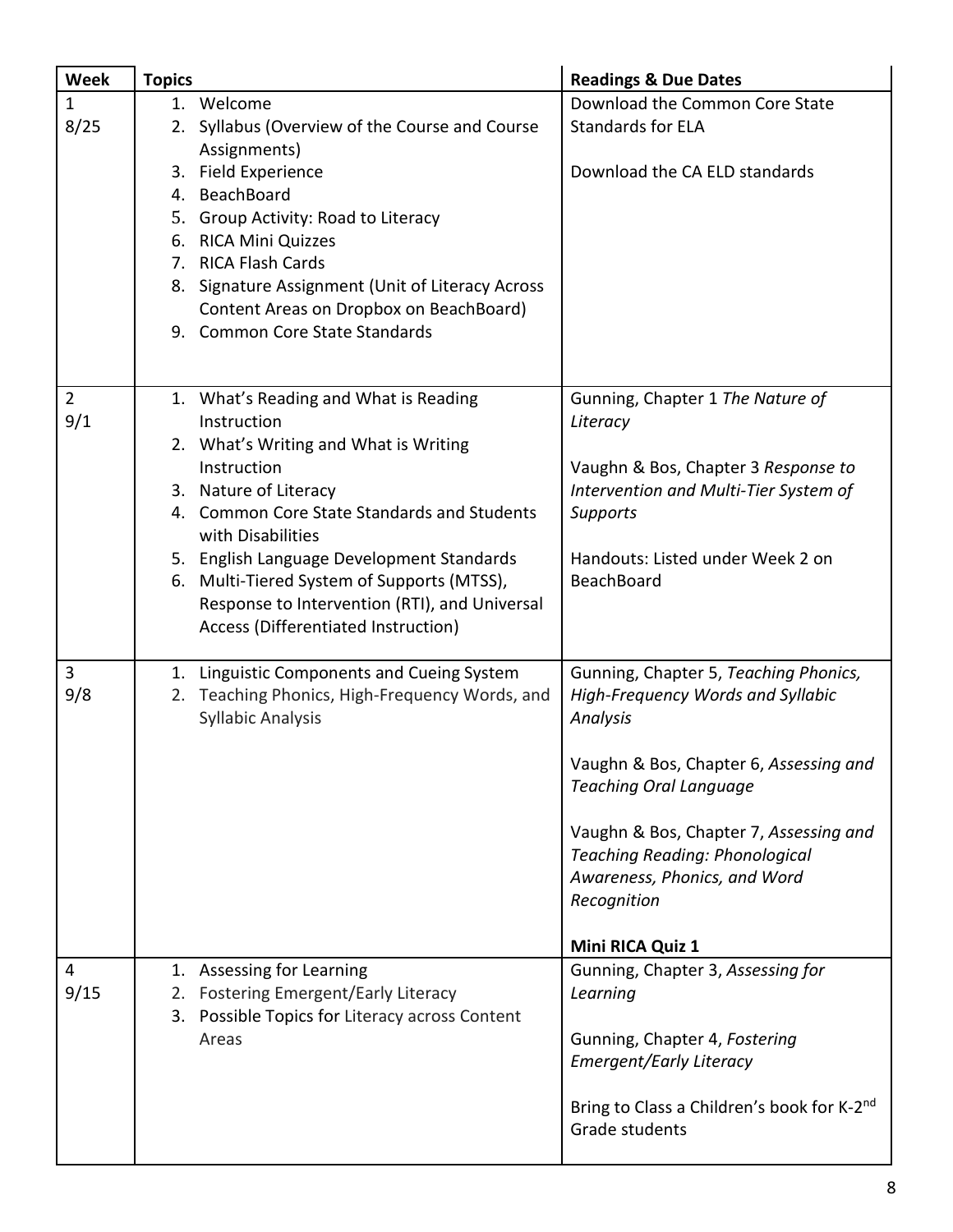| 5              | 1. Comprehension: Theory and Strategies (1)       | Gunning, Chapter 7, Comprehension:              |
|----------------|---------------------------------------------------|-------------------------------------------------|
| 9/22           | 2. Working on Possible Topics for Literacy across | <b>Theory and Strategies</b>                    |
|                | <b>Content Areas</b>                              |                                                 |
|                |                                                   | Vaughn & Bos, Chapter 8 (section on             |
|                |                                                   | comprehension only pp. 234-273)                 |
|                |                                                   |                                                 |
|                |                                                   | Mini RICA Quiz 2                                |
| 6              | 1. Reading Literature                             | Gunning, Chapter 8                              |
| 9/29           | 2. Comprehension: Theory and Strategies (2)       | Comprehension: Text Structures and              |
|                | 3. Comprehension: Text Structures and Teaching    | <b>Learning Procedures</b>                      |
|                | Procedures (1)                                    |                                                 |
|                |                                                   | Gunning, Chapter 10                             |
|                |                                                   | <b>Reading Literature</b>                       |
|                |                                                   |                                                 |
|                |                                                   | Bring to Class a Children's Story Book          |
|                |                                                   | AND an Informational Book                       |
|                |                                                   |                                                 |
|                |                                                   | Due (by 11:59 pm):                              |
|                |                                                   | <b>Possible Topics for the Unit of Literacy</b> |
|                |                                                   | across Content Areas                            |
|                |                                                   |                                                 |
| $\overline{7}$ | 1. Comprehension: Text Structures and Teaching    | Bring to class a Children's Informational       |
| 10/6           | Procedures (2)                                    | <b>Book</b>                                     |
|                | 2. Comprehension Lesson with Informational        |                                                 |
|                | <b>Text Draft</b>                                 | Mini RICA Quiz 3                                |
|                | 3. Feedback on Possible Themes for the Unit of    |                                                 |
|                | Literacy across Content Areas                     |                                                 |
|                |                                                   |                                                 |
| 8              | 1. Feedback on Comprehension Lesson with an       | Watch Videos of Reading Workshop                |
| 10/13          | <b>Informational Text Lesson</b>                  |                                                 |
|                |                                                   | Handout: Reading Workshop                       |
|                |                                                   |                                                 |
|                |                                                   | Snow & O'Connor's Article (on                   |
|                |                                                   | BeachBoard)                                     |
|                |                                                   |                                                 |
|                |                                                   | Due (by 10/12, Monday, 8:30 am):                |
|                |                                                   | <b>Comprehension Lesson with an</b>             |
|                |                                                   | <b>Informational Text Draft (Dropbox)</b>       |
| 9              | 1. More Feedback on Comprehension Lesson          | <b>Gunning Chapter 6</b>                        |
| 10/20          | with an Informational Text Draft                  | <b>Building Vocabulary</b>                      |
|                | 2. Reading Workshop (2)                           |                                                 |
|                | 3. Building Vocabulary                            | Due: Comprehension Lesson with an               |
|                |                                                   | <b>Informational Text Revision (Dropbox)</b>    |
|                |                                                   |                                                 |
|                |                                                   | Mini RICA Quiz 4                                |
| 10             | 1. Facilitating Engagement by Differentiating     | Kelly & Clausen-Grace's Article (on             |
| 10/27          | <b>Independent Reading</b>                        | Beachboard)                                     |
|                |                                                   |                                                 |